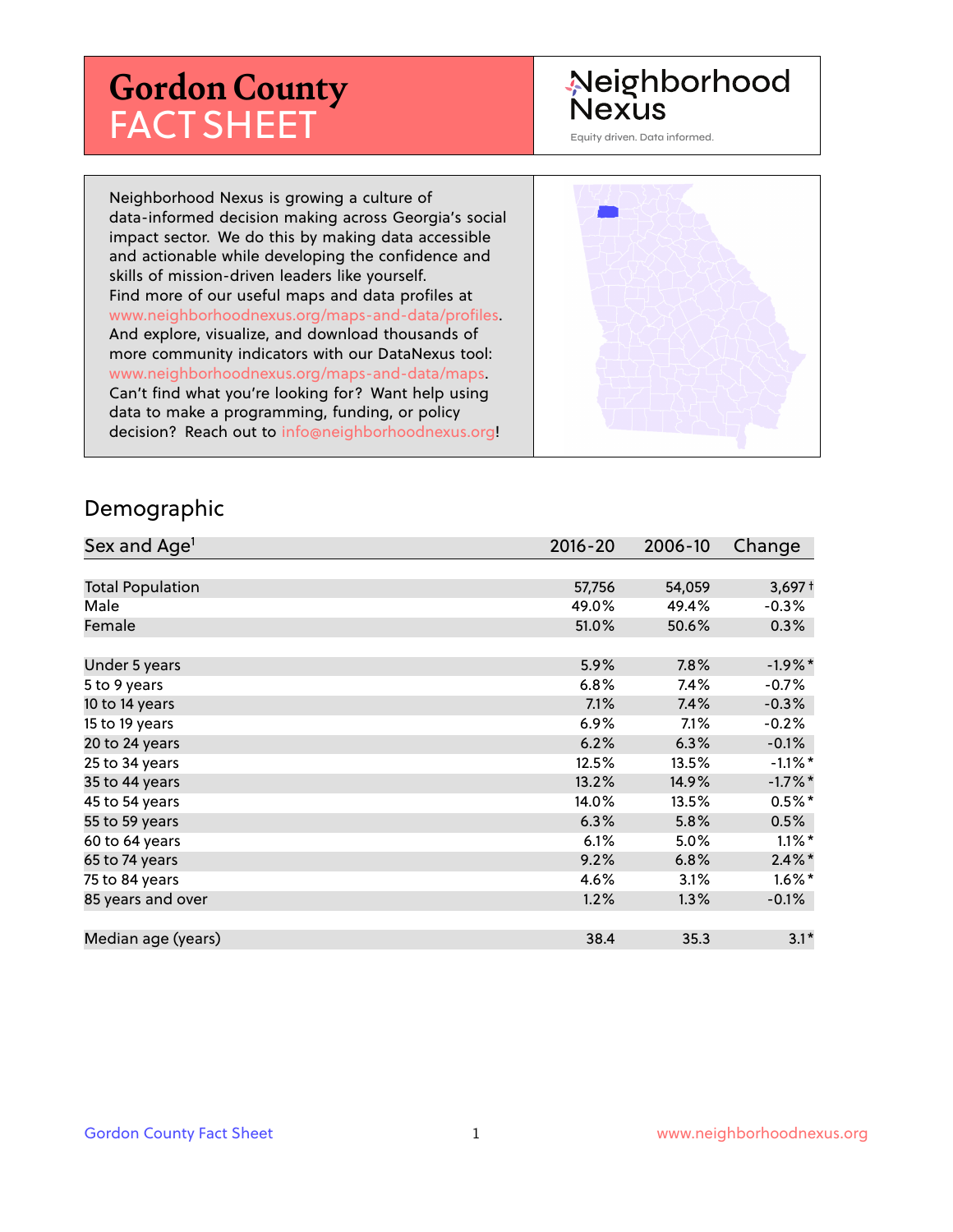## Demographic, continued...

| Race <sup>2</sup>                                            | $2016 - 20$ | 2006-10 | Change     |
|--------------------------------------------------------------|-------------|---------|------------|
| <b>Total population</b>                                      | 57,756      | 54,059  | $3,697+$   |
| One race                                                     | 96.5%       | 98.4%   | $-2.0\%$ * |
| White                                                        | 84.8%       | 84.9%   | $-0.1%$    |
| <b>Black or African American</b>                             | 4.1%        | 4.0%    | 0.1%       |
| American Indian and Alaska Native                            | 1.2%        | 0.4%    | $0.8\%$ *  |
| Asian                                                        | 1.2%        | 0.9%    | $0.3\%$ *  |
| Native Hawaiian and Other Pacific Islander                   | 0.1%        | 0.0%    | 0.1%       |
| Some other race                                              | 5.0%        | 8.2%    | $-3.2%$ *  |
| Two or more races                                            | 3.5%        | 1.6%    | $2.0\%$ *  |
| Race alone or in combination with other race(s) <sup>3</sup> | $2016 - 20$ | 2006-10 | Change     |
| Total population                                             | 57,756      | 54,059  | $3,697+$   |
| White                                                        | 88.3%       | 86.4%   | $1.9\%$ *  |
| <b>Black or African American</b>                             | 5.1%        | 4.6%    | $0.5%$ *   |
| American Indian and Alaska Native                            | 2.0%        | 1.2%    | $0.8\%$ *  |
| Asian                                                        | 1.4%        | 1.0%    | $0.4\%$ *  |
| Native Hawaiian and Other Pacific Islander                   | 0.2%        | 0.0%    | $0.1\%$ *  |
| Some other race                                              | 6.7%        | 8.7%    | $-2.0\%$ * |
| Hispanic or Latino and Race <sup>4</sup>                     | $2016 - 20$ | 2006-10 | Change     |
| Total population                                             | 57,756      | 54,059  | $3,697+$   |
| Hispanic or Latino (of any race)                             | 16.1%       | 13.5%   | $2.6%$ †   |
| Not Hispanic or Latino                                       | 83.9%       | 86.5%   | $-2.6%$ †  |
| White alone                                                  | 77.2%       | 80.5%   | $-3.3\%$ * |
| Black or African American alone                              | 3.8%        | 4.0%    | $-0.2%$    |
| American Indian and Alaska Native alone                      | $0.0\%$     | 0.3%    | $-0.3\%$ * |
| Asian alone                                                  | 1.1%        | 0.9%    | $0.2\%$ *  |
| Native Hawaiian and Other Pacific Islander alone             | 0.0%        | 0.0%    | 0.0%       |
| Some other race alone                                        | 0.0%        | 0.1%    | $-0.1%$    |
| Two or more races                                            | 1.7%        | 0.7%    | $1.1\%$ *  |
| U.S. Citizenship Status <sup>5</sup>                         | $2016 - 20$ | 2006-10 | Change     |
| Foreign-born population                                      | 5,067       | 4,838   | 229        |
| Naturalized U.S. citizen                                     | 29.1%       | 22.8%   | 6.3%       |
| Not a U.S. citizen                                           | 70.9%       | 77.2%   | $-6.3%$    |
| Citizen, Voting Age Population <sup>6</sup>                  | $2016 - 20$ | 2006-10 | Change     |
|                                                              |             |         |            |
| Citizen, 18 and over population                              | 40,410      | 35,935  | 4,475*     |
| Male                                                         | 47.9%       | 47.8%   | 0.1%       |
| Female                                                       | 52.1%       | 52.2%   | $-0.1%$    |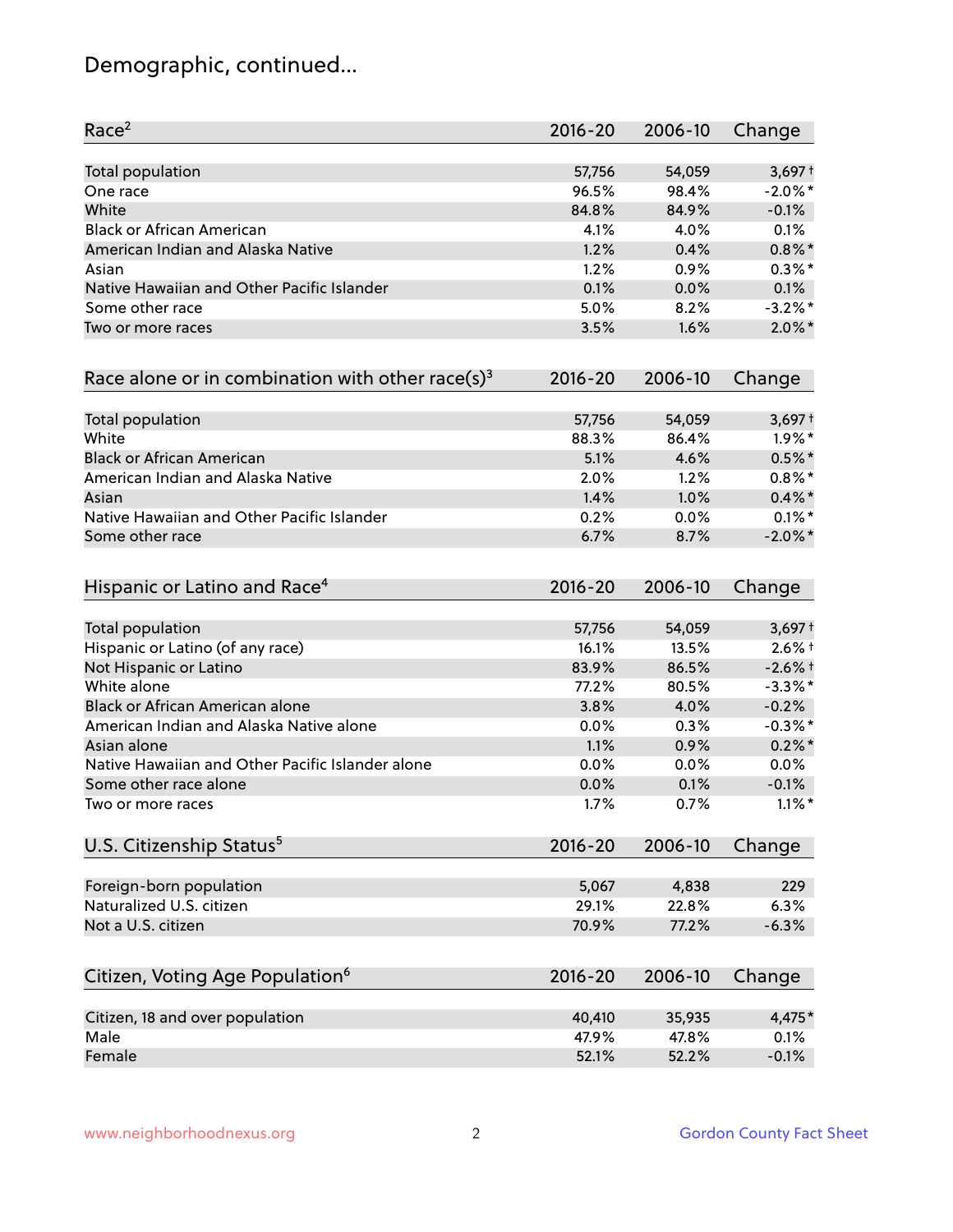#### Economic

| Income <sup>7</sup>                                 | $2016 - 20$ | 2006-10 | Change     |
|-----------------------------------------------------|-------------|---------|------------|
|                                                     |             |         |            |
| All households                                      | 20,446      | 19,229  | $1,217*$   |
| Less than \$10,000                                  | 5.9%        | 8.8%    | $-2.9%$ *  |
| \$10,000 to \$14,999                                | 6.3%        | 8.8%    | $-2.5%$ *  |
| \$15,000 to \$24,999                                | 10.2%       | 14.3%   | $-4.1\%$ * |
| \$25,000 to \$34,999                                | 12.6%       | 11.3%   | 1.3%       |
| \$35,000 to \$49,999                                | 16.7%       | 16.7%   | $-0.1%$    |
| \$50,000 to \$74,999                                | 17.8%       | 18.9%   | $-1.2%$    |
| \$75,000 to \$99,999                                | 11.4%       | 12.1%   | $-0.7%$    |
| \$100,000 to \$149,999                              | 12.5%       | 7.3%    | $5.2\%$ *  |
| \$150,000 to \$199,999                              | 3.5%        | 0.8%    | $2.7\%$ *  |
| \$200,000 or more                                   | 3.1%        | 1.0%    | $2.2\%$ *  |
| Median household income (dollars)                   | 48,662      | 40,916  | 7,746*     |
| Mean household income (dollars)                     | 66,636      | 49,152  | 17,484*    |
| With earnings                                       | 75.3%       | 79.6%   | $-4.3\%$ * |
| Mean earnings (dollars)                             | 67,006      | 50,322  | 16,684*    |
| <b>With Social Security</b>                         | 35.5%       | 25.7%   | $9.9\%$ *  |
| Mean Social Security income (dollars)               | 19,252      | 14,444  | 4,808*     |
| With retirement income                              | 15.7%       | 14.2%   | 1.5%       |
| Mean retirement income (dollars)                    | 21,338      | 16,845  | 4,494*     |
| With Supplemental Security Income                   | 5.9%        | $5.0\%$ | 0.9%       |
| Mean Supplemental Security Income (dollars)         | 11,045      | 7,276   | 3,769*     |
| With cash public assistance income                  | 1.0%        | 1.9%    | $-0.9%$    |
| Mean cash public assistance income (dollars)        | 2,162       | 3,155   | $-993$     |
| With Food Stamp/SNAP benefits in the past 12 months | 11.1%       | 7.9%    | $3.2\%$ *  |
|                                                     |             |         |            |
| Families                                            | 14,905      | 13,703  | $1,202*$   |
| Less than \$10,000                                  | 4.0%        | 4.5%    | $-0.5%$    |
| \$10,000 to \$14,999                                | 2.3%        | 6.1%    | $-3.8\%$ * |
| \$15,000 to \$24,999                                | 7.3%        | 12.2%   | $-4.9%$ *  |
| \$25,000 to \$34,999                                | 12.9%       | 11.0%   | 1.9%       |
| \$35,000 to \$49,999                                | 17.5%       | 17.3%   | 0.3%       |
| \$50,000 to \$74,999                                | 17.7%       | 22.7%   | $-5.0\%$ * |
| \$75,000 to \$99,999                                | 14.5%       | 14.7%   | $-0.2%$    |
| \$100,000 to \$149,999                              | 15.6%       | 9.5%    | $6.1\%$ *  |
| \$150,000 to \$199,999                              | 4.2%        | 1.2%    | $3.0\%$ *  |
| \$200,000 or more                                   | 3.9%        | 0.8%    | $3.2\%$ *  |
| Median family income (dollars)                      | 56,784      | 47,964  | 8,820*     |
| Mean family income (dollars)                        | 76,396      | 55,692  | 20,704*    |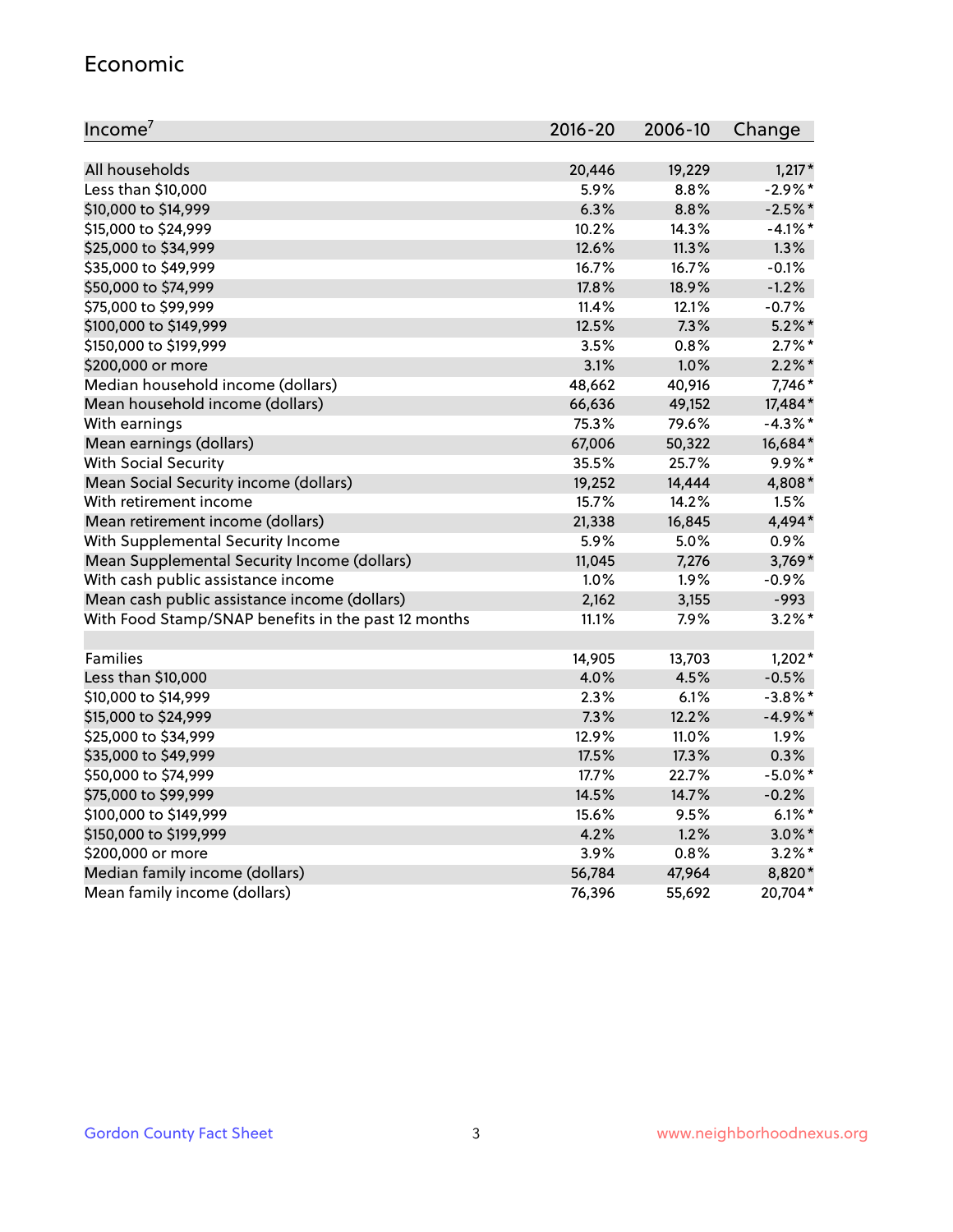## Economic, continued...

| Income, continued <sup>8</sup>                                        | $2016 - 20$ | 2006-10 | Change   |
|-----------------------------------------------------------------------|-------------|---------|----------|
|                                                                       |             |         |          |
| Nonfamily households                                                  | 5,541       | 5,526   | 15       |
| Median nonfamily income (dollars)                                     | 25,012      | 20,910  | 4,102*   |
| Mean nonfamily income (dollars)                                       | 37,091      | 31,470  | 5,621    |
| Median earnings for workers (dollars)                                 | 30,657      | 25,752  | 4,905*   |
| Median earnings for male full-time, year-round workers                | 41,501      | 37,358  | $4,143*$ |
| (dollars)                                                             |             |         |          |
| Median earnings for female full-time, year-round workers<br>(dollars) | 35,389      | 28,394  | 6,995*   |
| Per capita income (dollars)                                           | 25,114      | 18,285  | $6,829*$ |
|                                                                       |             |         |          |
| Families and People Below Poverty Level <sup>9</sup>                  | $2016 - 20$ | 2006-10 | Change   |
|                                                                       |             |         |          |
| <b>All families</b>                                                   | 11.7%       | 13.7%   | $-2.0%$  |
| With related children under 18 years                                  | 18.1%       | 19.4%   | $-1.3%$  |
| With related children under 5 years only                              | 12.9%       | 16.6%   | $-3.8%$  |
| Married couple families                                               | 7.2%        | 8.7%    | $-1.5%$  |
| With related children under 18 years                                  | 11.0%       | 10.6%   | 0.4%     |
| With related children under 5 years only                              | 3.4%        | 11.9%   | $-8.5%$  |
| Families with female householder, no husband present                  | 33.2%       | 38.3%   | $-5.2%$  |
| With related children under 18 years                                  | 42.2%       | 47.3%   | $-5.1%$  |
| With related children under 5 years only                              | 74.0%       | 39.1%   | 34.9%*   |
| All people                                                            | 15.9%       | 17.1%   | $-1.3%$  |
| Under 18 years                                                        | 23.2%       | 22.7%   | 0.6%     |
| Related children under 18 years                                       | 21.9%       | 22.3%   | $-0.4%$  |
| Related children under 5 years                                        | 20.8%       | 26.8%   | $-6.0%$  |
| Related children 5 to 17 years                                        | 22.3%       | 20.6%   | 1.7%     |
| 18 years and over                                                     | 13.5%       | 15.0%   | $-1.5%$  |
| 18 to 64 years                                                        | 13.5%       | 14.7%   | $-1.2%$  |
| 65 years and over                                                     | 13.5%       | 17.1%   | $-3.6%$  |
| People in families                                                    | 13.2%       | 15.0%   | $-1.8%$  |
| Unrelated individuals 15 years and over                               | 31.9%       | 30.2%   | 1.7%     |
|                                                                       |             |         |          |
| Non-Hispanic white people                                             | 13.2%       | 13.8%   | $-0.6%$  |
| Black or African-American people                                      | 9.3%        | 27.9%   | $-18.5%$ |
| Asian people                                                          | 27.4%       | 5.7%    | 21.6%*   |
| Hispanic or Latino people                                             | 29.9%       | 31.5%   | $-1.6%$  |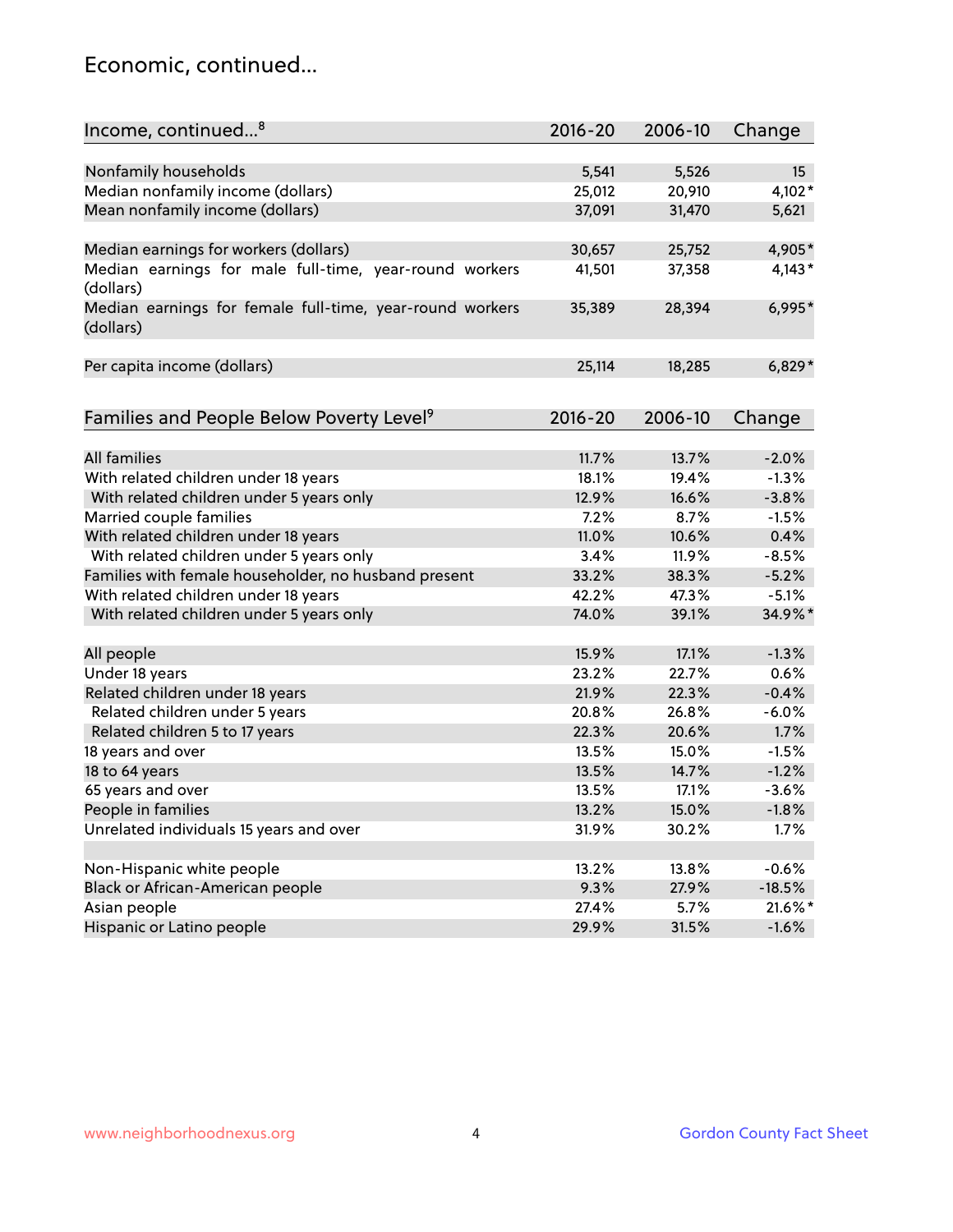## Employment

| Employment Status <sup>10</sup>                                                               | 2010        | 2020    | Change     |
|-----------------------------------------------------------------------------------------------|-------------|---------|------------|
| In Labor Force                                                                                | 28,062      | 26,068  | 26,068     |
| <b>Unemployment Rate</b>                                                                      | 5.5%        | 12.7%   | $-7.2%$    |
| Industry <sup>11</sup>                                                                        | $2016 - 20$ | 2006-10 | Change     |
| Civilian employed population 16 years and over                                                | 26,465      | 24,053  | $2,412*$   |
| Agriculture, forestry, fishing and hunting, and mining                                        | 3.2%        | 1.5%    | $1.7\%$ *  |
| Construction                                                                                  | 6.1%        | 8.0%    | $-1.9%$    |
| Manufacturing                                                                                 | 30.2%       | 30.2%   | 0.1%       |
| Wholesale trade                                                                               | 2.4%        | 2.9%    | $-0.5%$    |
| Retail trade                                                                                  | 9.4%        | 11.8%   | $-2.4\%$ * |
| Transportation and warehousing, and utilities                                                 | 4.2%        | 6.0%    | $-1.8%$    |
| Information                                                                                   | 1.3%        | 1.1%    | 0.2%       |
| Finance and insurance, and real estate and rental and leasing                                 | 4.0%        | 2.8%    | $1.2\%$ *  |
| Professional, scientific, and management, and administrative<br>and waste management services | 6.8%        | 6.2%    | 0.6%       |
| Educational services, and health care and social assistance                                   | 15.9%       | 15.9%   | $-0.0%$    |
| Arts, entertainment, and recreation, and accommodation and<br>food services                   | 5.9%        | 5.4%    | 0.5%       |
| Other services, except public administration                                                  | 4.6%        | 3.5%    | 1.1%       |
| <b>Public administration</b>                                                                  | 6.0%        | 4.7%    | $1.4\%$ *  |
| Occupation <sup>12</sup>                                                                      | $2016 - 20$ | 2006-10 | Change     |
|                                                                                               |             |         |            |
| Civilian employed population 16 years and over                                                | 26,465      | 24,053  | $2,412*$   |
| Management, business, science, and arts occupations                                           | 25.9%       | 23.4%   | 2.5%       |
| Service occupations                                                                           | 17.4%       | 12.3%   | $5.1\%$ *  |
| Sales and office occupations                                                                  | 19.8%       | 25.8%   | $-6.1\%$ * |
| and<br>Natural<br>resources,<br>construction,<br>maintenance<br>occupations                   | 11.0%       | 12.1%   | $-1.1%$    |
| Production, transportation, and material moving occupations                                   | 26.0%       | 26.4%   | $-0.4%$    |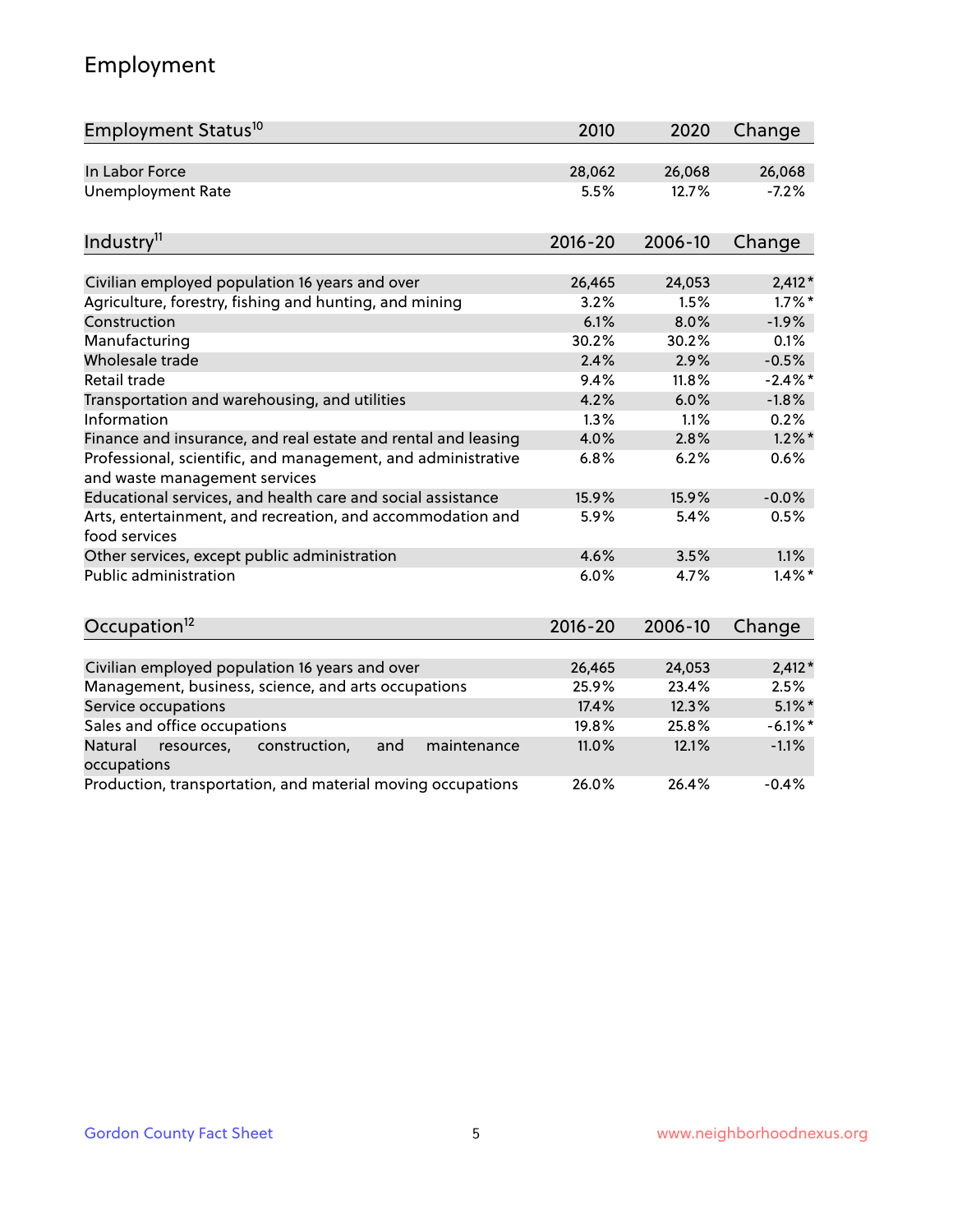## Employment, continued...

| Class of Worker <sup>13</sup>                                   | $2016 - 20$     | 2006-10 | Change        |
|-----------------------------------------------------------------|-----------------|---------|---------------|
| Civilian employed population 16 years and over                  | 26,465          | 24,053  | $2,412*$      |
| Private wage and salary workers                                 | 81.5%           | 82.2%   | $-0.7%$       |
| Government workers                                              | 13.3%           | 12.3%   | 1.0%          |
| Self-employed in own not incorporated business workers          | 5.1%            | 5.4%    | $-0.2%$       |
| Unpaid family workers                                           | 0.1%            | 0.2%    | $-0.1%$       |
| Job Flows <sup>14</sup>                                         | 2019            | 2010    | Change        |
| Total Jobs in county                                            | 24,720          | 18,567  | 6,153         |
| Held by residents of county                                     | 38.1%           | 43.9%   | $-5.8%$       |
|                                                                 | 61.9%           | 56.1%   | 5.8%          |
| Held by non-residents of county                                 |                 |         |               |
| Jobs by Industry Sector <sup>15</sup>                           | 2019            | 2010    | Change        |
| Total Jobs in county                                            | 24,720          | 18,567  | 6,153         |
| Goods Producing sectors                                         | 38.5%           | 39.2%   | $-0.7%$       |
| Trade, Transportation, and Utilities sectors                    | 17.7%           | 19.5%   | $-1.8%$       |
| All Other Services sectors                                      | 43.8%           | 41.3%   | 2.5%          |
|                                                                 |                 |         |               |
| Total Jobs in county held by county residents                   | 9,429           | 8,151   | 1,278         |
| <b>Goods Producing sectors</b>                                  | 35.8%           | 36.1%   | $-0.2%$       |
| Trade, Transportation, and Utilities sectors                    | 16.1%           | 15.3%   | 0.8%          |
| All Other Services sectors                                      | 48.1%           | 48.6%   | $-0.6%$       |
| Jobs by Earnings <sup>16</sup>                                  | 2019            | 2010    | Change        |
|                                                                 |                 | 18,567  |               |
| Total Jobs in county<br>Jobs with earnings \$1250/month or less | 24,720<br>23.7% | 22.6%   | 6,153<br>1.1% |
|                                                                 | 39.5%           |         |               |
| Jobs with earnings \$1251/month to \$3333/month                 |                 | 51.0%   | $-11.5%$      |
| Jobs with earnings greater than \$3333/month                    | 36.9%           | 26.4%   | 10.4%         |
| Total Jobs in county held by county residents                   | 9,429           | 8,151   | 1,278         |
| Jobs with earnings \$1250/month or less                         | 21.5%           | 22.7%   | $-1.3%$       |
| Jobs with earnings \$1251/month to \$3333/month                 | 41.9%           | 51.2%   | $-9.3%$       |
| Jobs with earnings greater than \$3333/month                    | 36.6%           | 26.0%   | 10.6%         |
|                                                                 |                 |         |               |
| Jobs by Age of Worker <sup>17</sup>                             | 2019            | 2010    | Change        |
| Total Jobs in county                                            | 24,720          | 18,567  | 6,153         |
| Jobs with workers age 29 or younger                             | 22.8%           | 21.7%   | 1.1%          |
| Jobs with workers age 30 to 54                                  | 55.5%           | 61.3%   | $-5.8%$       |
| Jobs with workers age 55 or older                               | 21.7%           | 17.0%   | 4.7%          |
|                                                                 |                 |         |               |
| Total Jobs in county held by county residents                   | 9,429           | 8,151   | 1,278         |
| Jobs with workers age 29 or younger                             | 22.2%           | 20.6%   | 1.6%          |
| Jobs with workers age 30 to 54                                  | 54.7%           | 60.8%   | $-6.0%$       |
| Jobs with workers age 55 or older                               | 23.0%           | 18.6%   | 4.4%          |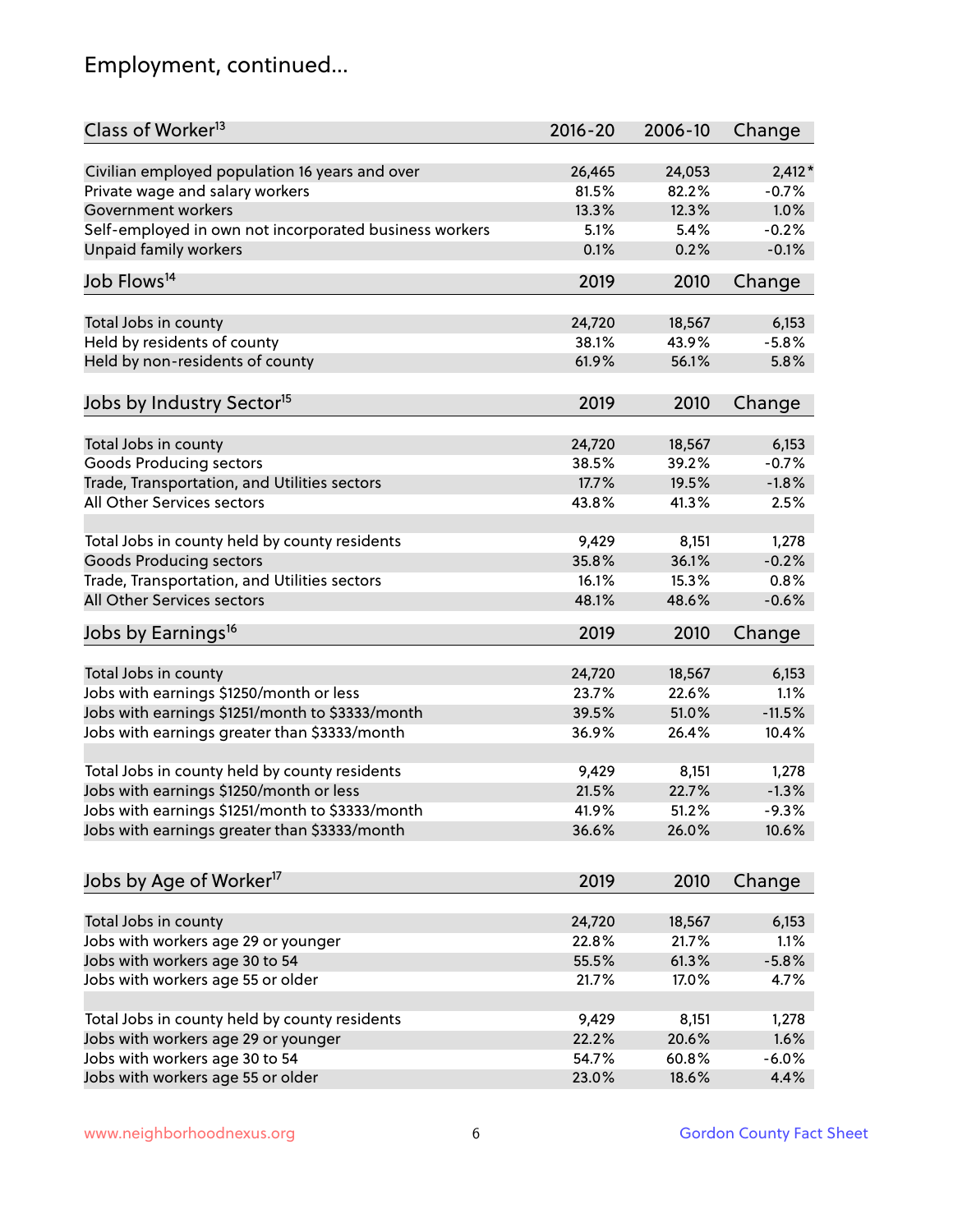### Education

| Early Learning <sup>18</sup>                        |              |              | 2022        |
|-----------------------------------------------------|--------------|--------------|-------------|
| Licensed Capacity of Early Learning Centers         |              |              | 741         |
| Licenced capacity per 1,000 children ages 0-4       |              |              | 215.4       |
| School Enrollment <sup>19</sup>                     | 2022         | 2010         | Change      |
|                                                     |              |              |             |
| <b>Enrolled in Public School</b>                    | 10,593       | 10,325       | 268         |
| White                                               | 65.2%        | 73.8%        | $-8.6%$     |
| <b>Black or African-American</b>                    | 3.7%         | 3.9%         | $-0.1%$     |
| Asian                                               | 1.3%         | 1.1%         | 0.3%        |
| Native American                                     | 0.2%         | 0.4%         | $-0.2%$     |
| Pacific Islander                                    | 0.0%         | 0.0%         | 0.0%        |
| <b>Biracial or Multi-Racial</b>                     | 3.5%         | 1.8%         | 1.7%        |
| Hispanic or Latino                                  | 26.0%        | 18.8%        | 7.2%        |
| Georgia Milestones: 3rd Grade Reading <sup>20</sup> |              |              | 2019        |
|                                                     |              |              |             |
| Number of Students Tested                           |              |              | 770         |
| Proficient or Distinguished                         |              |              | 40.3%       |
| Georgia Milestones: 8th Grade Math <sup>21</sup>    |              |              | 2019        |
| Number of Students Tested                           |              |              | 827         |
| Proficient or Distinguished                         |              |              | 43.3%       |
|                                                     |              |              |             |
| Graduation Rates <sup>22</sup>                      | 2021         | 2012         | Change      |
| Cohort                                              |              |              |             |
|                                                     | 705<br>98.2% | 673<br>85.4% | 32<br>12.7% |
| <b>High School Graduation Rate</b>                  |              |              |             |
| Educational Attainment <sup>23</sup>                | $2016 - 20$  | 2006-10      | Change      |
|                                                     |              |              |             |
| Population 25 years and over                        | 38,713       | 34,571       | $4,142*$    |
| Less than 9th grade                                 | 8.5%         | 10.6%        | $-2.1\%$ *  |
| 9th to 12th grade, no diploma                       | 13.6%        | 16.1%        | $-2.5%$ *   |
| High school graduate (includes equivalency)         | 34.7%        | 38.0%        | $-3.3\%$ *  |
| Some college, no degree                             | 20.7%        | 18.4%        | $2.3\%$ *   |
| Associate's degree                                  | 6.6%         | 4.3%         | $2.3\%$ *   |
| Bachelor's degree                                   | 8.7%         | 8.3%         | 0.4%        |
| Graduate or professional degree                     | 7.2%         | 4.4%         | $2.8\%$ *   |
| Percent high school graduate or higher              | 77.9%        | 73.3%        | 4.6%*       |
| Percent bachelor's degree or higher                 | 15.9%        | 12.7%        | $3.2\%$ *   |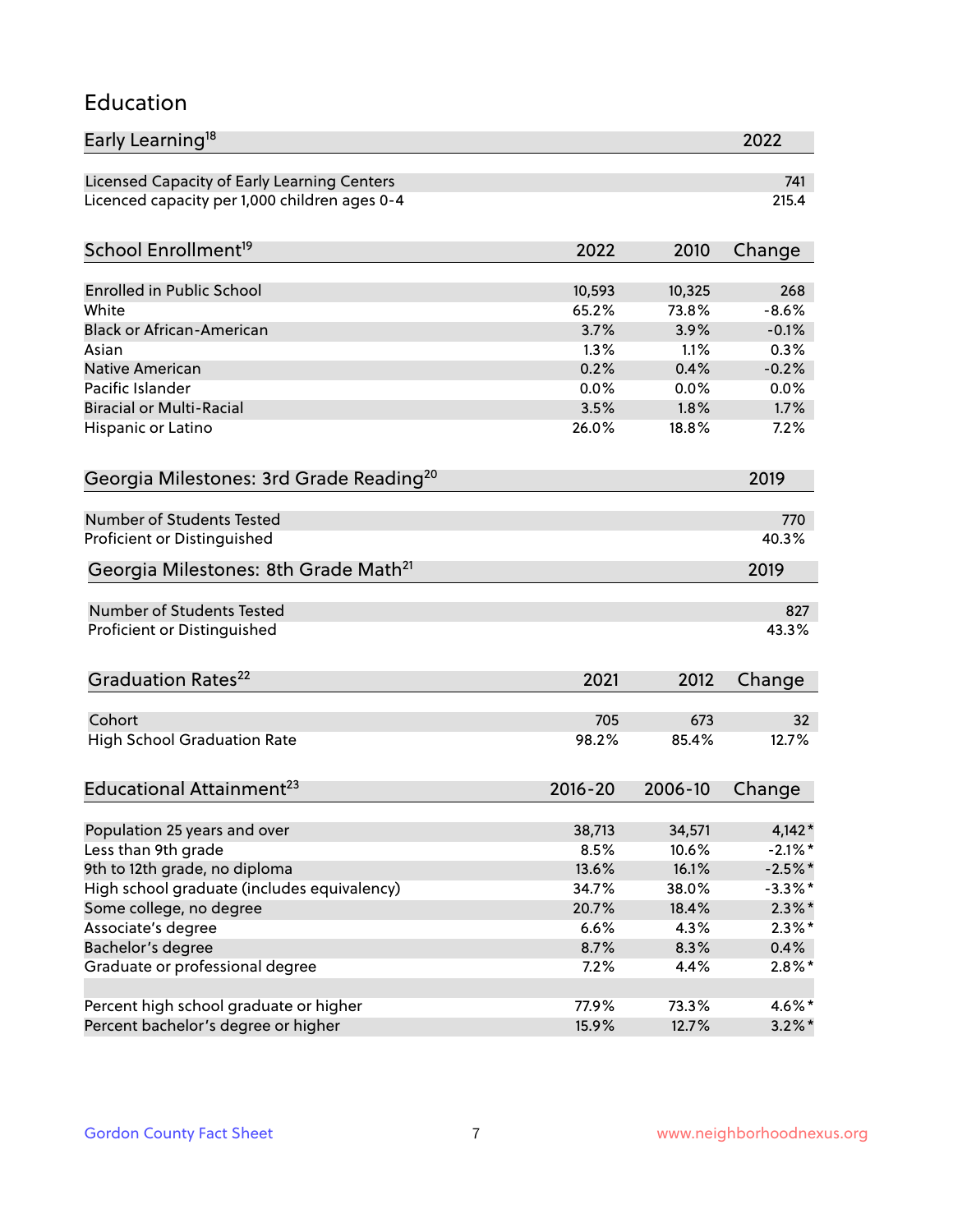## Housing

| Households by Type <sup>24</sup>                     | 2016-20 | 2006-10 | Change     |
|------------------------------------------------------|---------|---------|------------|
|                                                      |         |         |            |
| <b>Total households</b>                              | 20,446  | 19,229  | $1,217*$   |
| Family households (families)                         | 72.9%   | 71.3%   | 1.6%       |
| With own children under 18 years                     | 31.6%   | 32.2%   | $-0.6%$    |
| Married-couple family                                | 55.5%   | 55.9%   | $-0.4%$    |
| With own children of the householder under 18 years  | 22.4%   | 24.0%   | $-1.6%$    |
| Male householder, no wife present, family            | 6.2%    | 3.4%    | $2.8\%$ *  |
| With own children of the householder under 18 years  | 3.2%    | 1.3%    | $2.0\%$ *  |
| Female householder, no husband present, family       | 11.2%   | 12.0%   | $-0.8%$    |
| With own children of the householder under 18 years  | 6.0%    | 6.9%    | $-0.9%$    |
| Nonfamily households                                 | 27.1%   | 28.7%   | $-1.6%$    |
| Householder living alone                             | 23.0%   | 24.5%   | $-1.5%$    |
| 65 years and over                                    | 13.4%   | 7.3%    | $6.1\%$    |
|                                                      |         |         |            |
| Households with one or more people under 18 years    | 36.9%   | 37.1%   | $-0.2%$    |
| Households with one or more people 65 years and over | 31.3%   | 21.2%   | $10.1\%$ * |
|                                                      |         |         |            |
| Average household size                               | 2.80    | 2.77    | 0.03       |
| Average family size                                  | 3.28    | 3.33    | $-0.05$    |
| Housing Occupancy <sup>25</sup>                      | 2016-20 | 2006-10 | Change     |
|                                                      |         |         |            |
| Total housing units                                  | 22,730  | 21,813  | $917*$     |
| Occupied housing units                               | 90.0%   | 88.2%   | 1.8%       |
| Vacant housing units                                 | 10.0%   | 11.8%   | $-1.8%$    |
|                                                      |         |         |            |
| Homeowner vacancy rate                               | 0.7     | 4.3     | $-3.5*$    |
| Rental vacancy rate                                  | 6.1     | 7.9     | $-1.8$     |
|                                                      |         |         |            |
| Units in Structure <sup>26</sup>                     | 2016-20 | 2006-10 | Change     |
| Total housing units                                  | 22,730  | 21,813  | $917*$     |
| 1-unit, detached                                     | 72.2%   | 70.3%   | 1.9%       |
| 1-unit, attached                                     | 1.4%    | 2.1%    | $-0.7%$    |
| 2 units                                              | 1.2%    | 0.9%    | 0.3%       |
| 3 or 4 units                                         | 2.8%    | 3.8%    | $-1.0%$    |
| 5 to 9 units                                         | 3.2%    | 5.0%    | $-1.9%$ *  |
| 10 to 19 units                                       | 3.3%    | 2.7%    | 0.6%       |
| 20 or more units                                     | 3.7%    | 1.5%    | $2.2\%$ *  |
| Mobile home                                          | 12.4%   | 13.6%   | $-1.3%$    |
| Boat, RV, van, etc.                                  | 0.0%    | 0.0%    | 0.0%       |
|                                                      |         |         |            |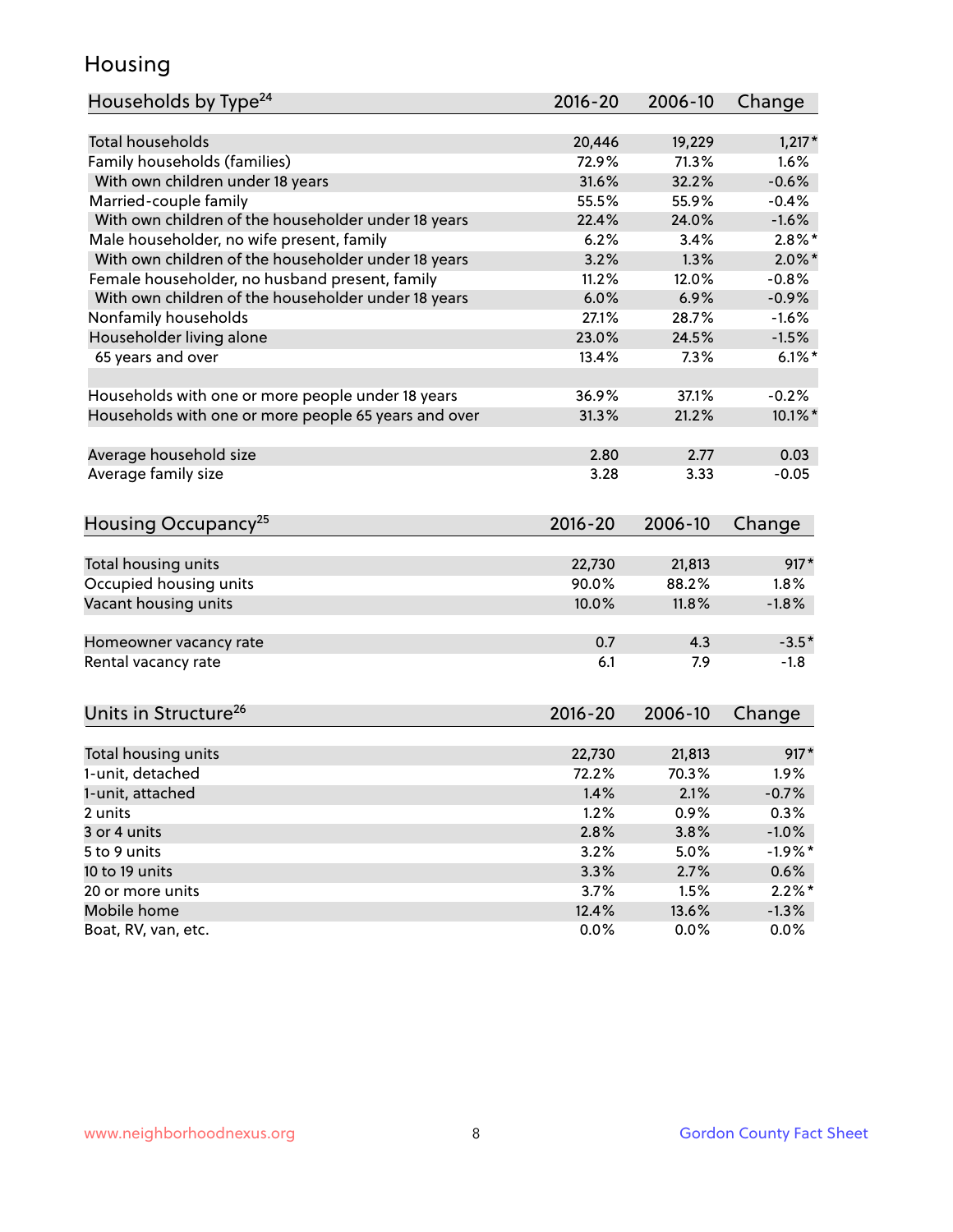## Housing, Continued...

| Year Structure Built <sup>27</sup>             | 2016-20     | 2006-10 | Change     |
|------------------------------------------------|-------------|---------|------------|
| Total housing units                            | 22,730      | 21,813  | $917*$     |
| Built 2014 or later                            | 2.4%        | (X)     | (X)        |
| Built 2010 to 2013                             | 1.0%        | (X)     | (X)        |
| Built 2000 to 2009                             | 22.3%       | 17.1%   | $5.1\%$ *  |
| Built 1990 to 1999                             | 22.0%       | 17.0%   | $5.0\%$ *  |
| Built 1980 to 1989                             | 14.4%       | 16.2%   | $-1.8%$    |
| Built 1970 to 1979                             | 15.4%       | 22.0%   | $-6.6\%$ * |
| Built 1960 to 1969                             | 10.5%       | 13.6%   | $-3.1\%$ * |
| Built 1950 to 1959                             | 6.3%        | 6.3%    | $-0.0%$    |
| Built 1940 to 1949                             | 1.7%        | 3.0%    | $-1.4\%$ * |
| Built 1939 or earlier                          | 4.1%        | 4.8%    | $-0.6%$    |
|                                                |             |         |            |
| Housing Tenure <sup>28</sup>                   | 2016-20     | 2006-10 | Change     |
| Occupied housing units                         | 20,446      | 19,229  | $1,217*$   |
| Owner-occupied                                 | 66.7%       | 69.1%   | $-2.4%$    |
| Renter-occupied                                | 33.3%       | 30.9%   | 2.4%       |
| Average household size of owner-occupied unit  | 2.74        | 2.90    | $-0.16*$   |
| Average household size of renter-occupied unit | 2.91        | 2.49    | $0.42*$    |
| Residence 1 Year Ago <sup>29</sup>             | 2016-20     | 2006-10 | Change     |
| Population 1 year and over                     | 57,250      | 53,326  | $3,924*$   |
| Same house                                     | 88.8%       | 85.4%   | $3.5\%$ *  |
| Different house in the U.S.                    | 10.8%       | 14.5%   | $-3.7\%$ * |
| Same county                                    | 6.7%        | 10.0%   | $-3.3\%$ * |
| Different county                               | 4.2%        | 4.5%    | $-0.4%$    |
| Same state                                     | 3.3%        | 2.9%    | 0.4%       |
| Different state                                | 0.9%        | 1.6%    | $-0.7%$    |
| Abroad                                         | 0.3%        | 0.1%    | $0.2%$ *   |
| Value of Housing Unit <sup>30</sup>            | $2016 - 20$ | 2006-10 | Change     |
|                                                |             |         |            |
| Owner-occupied units                           | 13,633      | 13,285  | 348        |
| Less than \$50,000                             | 7.5%        | 11.4%   | $-4.0\%$ * |
| \$50,000 to \$99,999                           | 19.2%       | 22.7%   | $-3.5%$    |
| \$100,000 to \$149,999                         | 24.1%       | 29.5%   | $-5.4\%$ * |
| \$150,000 to \$199,999                         | 18.7%       | 15.8%   | 2.9%       |
| \$200,000 to \$299,999                         | 16.9%       | 13.1%   | $3.8\%$ *  |
| \$300,000 to \$499,999                         | 9.7%        | 4.7%    | $5.1\%$ *  |
| \$500,000 to \$999,999                         | 3.2%        | 2.0%    | $1.2\%$ *  |
| \$1,000,000 or more                            | 0.7%        | 0.8%    | $-0.1%$    |
| Median (dollars)                               | 148,300     | 123,200 | 25,100*    |
| Mortgage Status <sup>31</sup>                  | $2016 - 20$ | 2006-10 | Change     |
| Owner-occupied units                           | 13,633      | 13,285  | 348        |
| Housing units with a mortgage                  | 61.9%       | 66.0%   | $-4.2%$ *  |
|                                                |             |         |            |
| Housing units without a mortgage               | 38.1%       | 34.0%   | $4.2\%$ *  |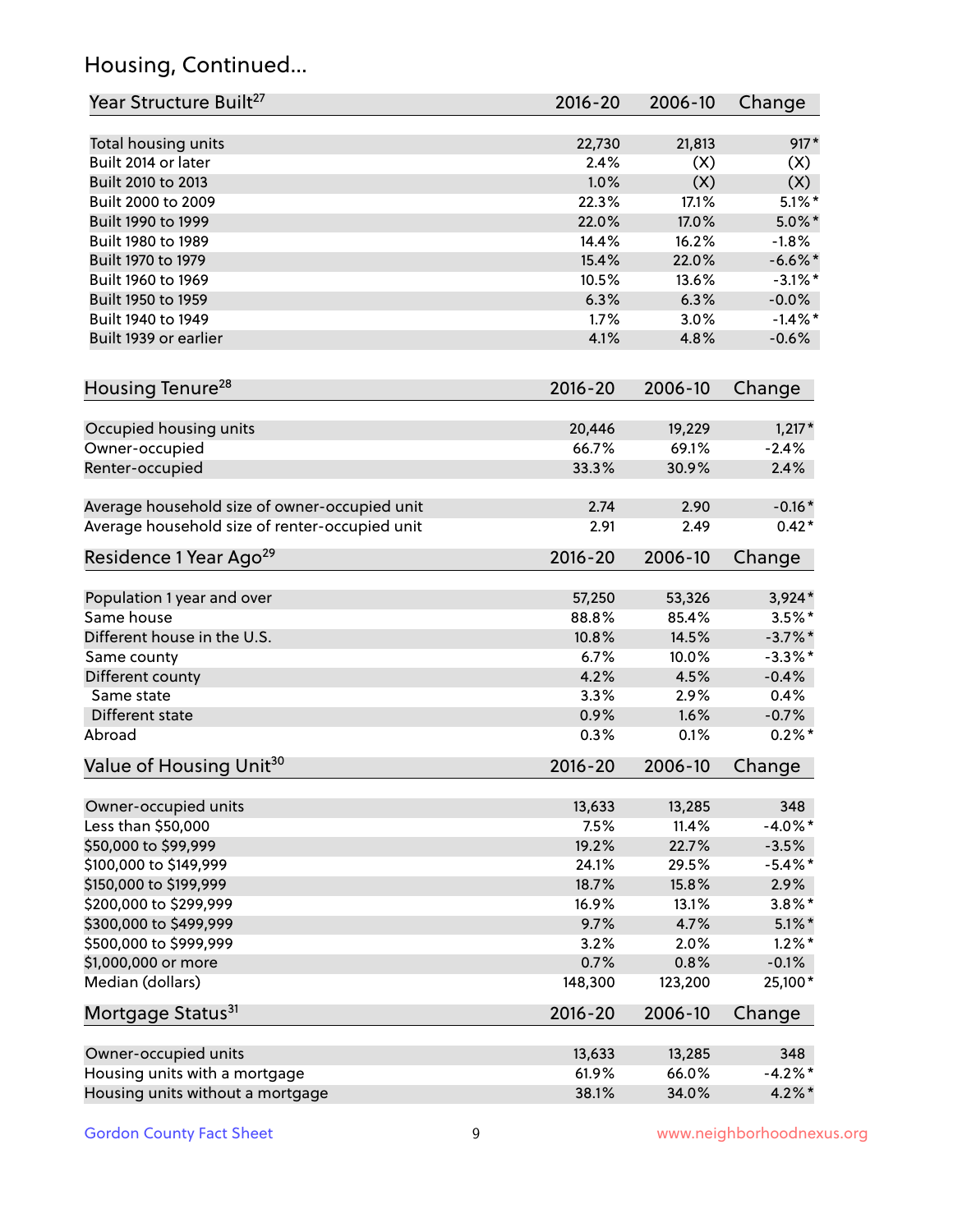## Housing, Continued...

| Selected Monthly Owner Costs <sup>32</sup>                                            | $2016 - 20$ | 2006-10 | Change      |
|---------------------------------------------------------------------------------------|-------------|---------|-------------|
| Housing units with a mortgage                                                         | 8,436       | 8,774   | $-338$      |
| Less than \$300                                                                       | 0.2%        | 0.5%    | $-0.3%$     |
| \$300 to \$499                                                                        | 2.8%        | 3.5%    | $-0.6%$     |
| \$500 to \$999                                                                        | 35.7%       | 38.4%   | $-2.7%$     |
| \$1,000 to \$1,499                                                                    | 32.3%       | 36.1%   | $-3.8%$     |
| \$1,500 to \$1,999                                                                    | 20.5%       | 13.4%   | $7.1\%$ *   |
| \$2,000 to \$2,999                                                                    | 6.6%        | 7.1%    | $-0.4%$     |
| \$3,000 or more                                                                       | 2.0%        | 1.2%    | 0.8%        |
| Median (dollars)                                                                      | 1,142       | 1,081   | $61*$       |
| Housing units without a mortgage                                                      | 5,197       | 4,511   | 686*        |
| Less than \$150                                                                       | 3.4%        | 5.1%    | $-1.7%$     |
| \$150 to \$249                                                                        | 16.4%       | 28.8%   | $-12.4\%$ * |
| \$250 to \$349                                                                        | 26.3%       | 32.6%   | $-6.3%$     |
| \$350 to \$499                                                                        | 32.6%       | 18.5%   | 14.1%*      |
| \$500 to \$699                                                                        | 15.8%       | 10.2%   | $5.6\%$ *   |
| \$700 or more                                                                         | 5.4%        | 4.8%    | 0.7%        |
| Median (dollars)                                                                      | 366         | 302     | $64*$       |
| Selected Monthly Owner Costs as a Percentage of<br>Household Income <sup>33</sup>     | $2016 - 20$ | 2006-10 | Change      |
| Housing units with a mortgage (excluding units where<br>SMOCAPI cannot be computed)   | 8,327       | 8,714   | $-387$      |
| Less than 20.0 percent                                                                | 54.3%       | 35.3%   | 19.0%*      |
| 20.0 to 24.9 percent                                                                  | 10.3%       | 18.6%   | $-8.3\%$ *  |
| 25.0 to 29.9 percent                                                                  | 6.0%        | 12.8%   | $-6.9\%$ *  |
| 30.0 to 34.9 percent                                                                  | 7.9%        | 7.8%    | 0.1%        |
| 35.0 percent or more                                                                  | 21.6%       | 25.5%   | $-3.9%$     |
| Not computed                                                                          | 109         | 60      | 49          |
| Housing unit without a mortgage (excluding units where<br>SMOCAPI cannot be computed) | 5,106       | 4,452   | 654*        |
| Less than 10.0 percent                                                                | 46.4%       | 41.7%   | 4.7%        |
| 10.0 to 14.9 percent                                                                  | 22.5%       | 22.0%   | 0.6%        |
| 15.0 to 19.9 percent                                                                  | 11.2%       | 12.4%   | $-1.2%$     |
| 20.0 to 24.9 percent                                                                  | 6.5%        | 4.9%    | 1.7%        |
| 25.0 to 29.9 percent                                                                  | 4.6%        | 6.2%    | $-1.6%$     |
| 30.0 to 34.9 percent                                                                  | 2.8%        | 4.4%    | $-1.6%$     |
| 35.0 percent or more                                                                  | 6.0%        | 8.5%    | $-2.5%$     |
| Not computed                                                                          | 91          | 59      | 32          |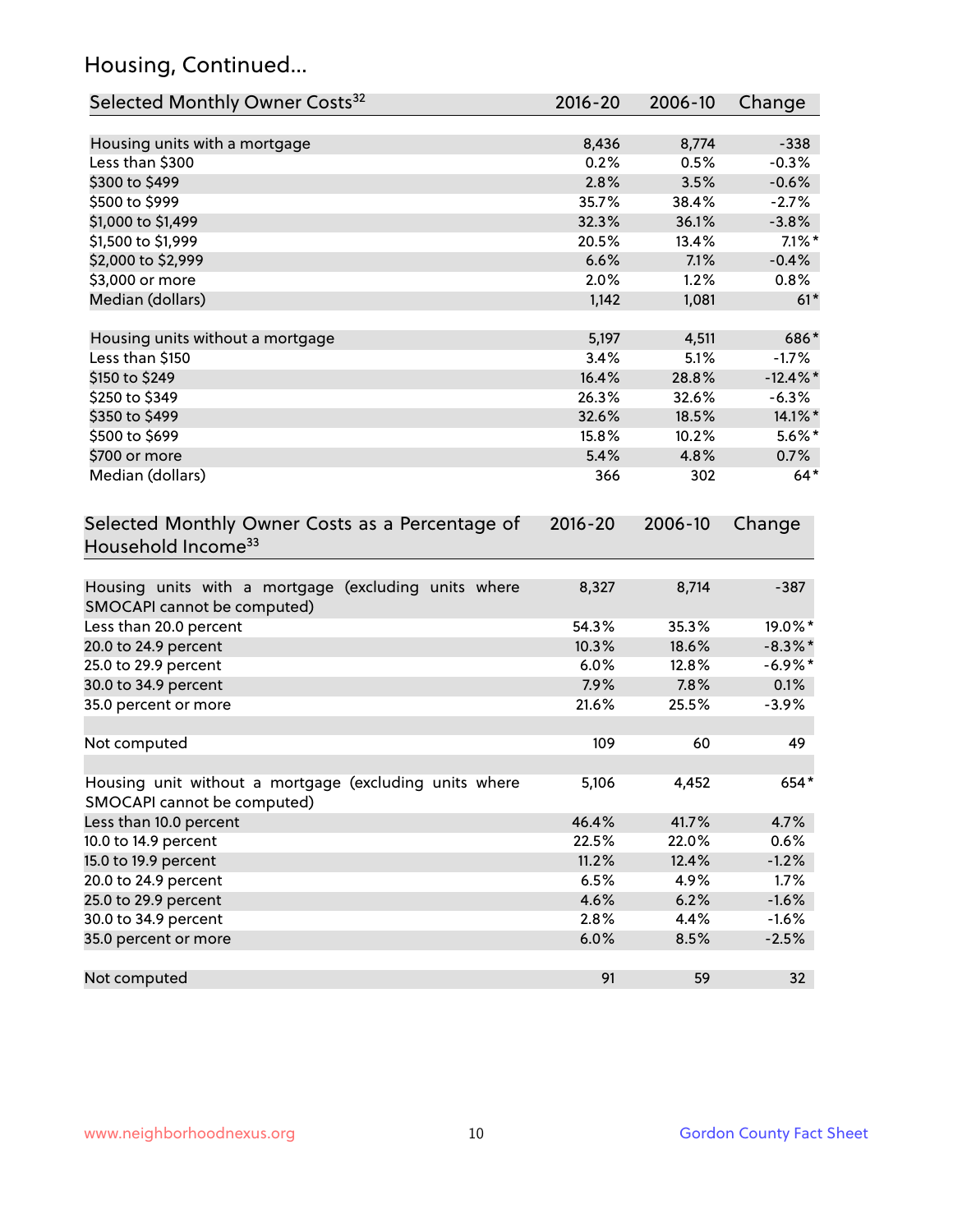## Housing, Continued...

| Gross Rent <sup>34</sup>                                                       | 2016-20     | 2006-10 | Change      |
|--------------------------------------------------------------------------------|-------------|---------|-------------|
|                                                                                |             |         |             |
| Occupied units paying rent                                                     | 5,993       | 5,448   | 545         |
| Less than \$200                                                                | 0.5%        | 2.0%    | $-1.6%$     |
| \$200 to \$499                                                                 | 11.4%       | 21.6%   | $-10.2\%$ * |
| \$500 to \$749                                                                 | 40.6%       | 47.0%   | $-6.4%$     |
| \$750 to \$999                                                                 | 29.3%       | 23.9%   | 5.3%        |
| \$1,000 to \$1,499                                                             | 16.7%       | 4.5%    | $12.1\%$ *  |
| \$1,500 to \$1,999                                                             | 1.0%        | 0.3%    | $0.7\%$ *   |
| \$2,000 or more                                                                | 0.6%        | 0.7%    | $-0.0\%$    |
| Median (dollars)                                                               | 738         | 629     | $109*$      |
| No rent paid                                                                   | 820         | 496     | $324*$      |
| Gross Rent as a Percentage of Household Income <sup>35</sup>                   | $2016 - 20$ | 2006-10 | Change      |
|                                                                                |             |         |             |
| Occupied units paying rent (excluding units where GRAPI<br>cannot be computed) | 5,783       | 5,346   | 437         |
| Less than 15.0 percent                                                         | 17.7%       | 15.4%   | 2.3%        |
| 15.0 to 19.9 percent                                                           | 15.8%       | 12.6%   | 3.1%        |
| 20.0 to 24.9 percent                                                           | 9.8%        | 9.7%    | 0.0%        |
| 25.0 to 29.9 percent                                                           | 11.6%       | 10.9%   | 0.7%        |
| 30.0 to 34.9 percent                                                           | 9.9%        | 7.5%    | 2.5%        |
| 35.0 percent or more                                                           | 35.2%       | 43.9%   | $-8.6\%$ *  |
| Not computed                                                                   | 1,030       | 598     | 432*        |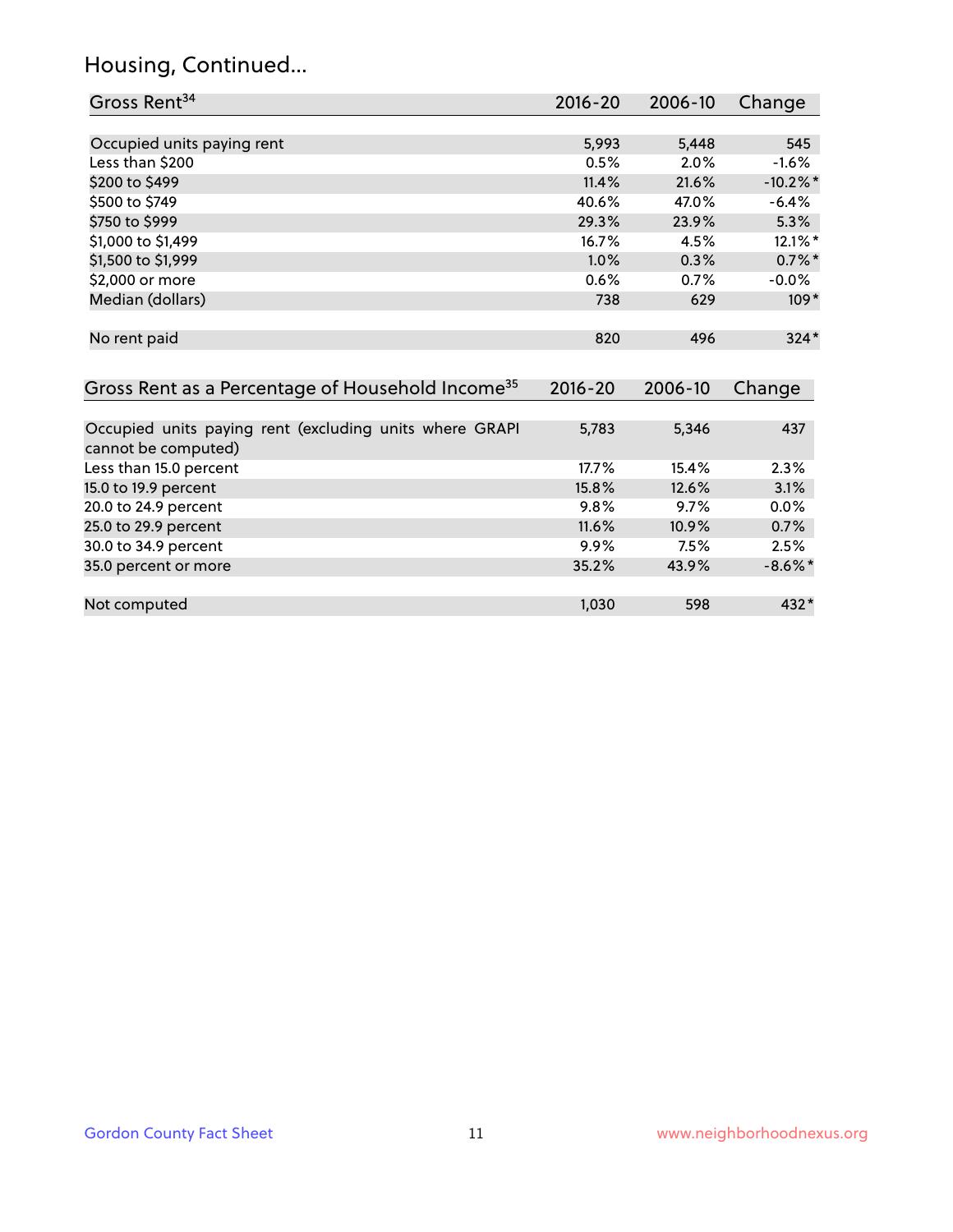## Community Involvement

| Voter Registration and Turnout <sup>36</sup> | 2020   |
|----------------------------------------------|--------|
|                                              |        |
| Active registered voters                     | 36.068 |
| Number voted in Presidential election        | 23,936 |
| Percent voted in Presidential election       | 66.4%  |

## Transportation

| Commuting to Work <sup>37</sup>           | 2016-20     | 2006-10 | Change               |
|-------------------------------------------|-------------|---------|----------------------|
|                                           |             |         |                      |
| Workers 16 years and over                 | 26,050      | 23,521  | $2,529*$             |
| Car, truck, or van - drove alone          | 79.6%       | 84.3%   | $-4.6\%$ *           |
| Car, truck, or van - carpooled            | 11.8%       | 9.9%    | $1.9\%$ *            |
| Public transportation (excluding taxicab) | 0.1%        | 0.4%    | $-0.3%$              |
| Walked                                    | 1.0%        | 1.2%    | $-0.2%$              |
| Other means                               | $1.9\%$     | 2.6%    | $-0.7%$              |
| Worked at home                            | 5.7%        | $1.8\%$ | $3.9\%$ *            |
|                                           |             |         |                      |
| Mean travel time to work (minutes)        | 24.0        | 23.7    | 0.3                  |
|                                           |             |         |                      |
| Vehicles Available <sup>38</sup>          | $2016 - 20$ | 2006-10 | Change               |
|                                           |             |         |                      |
| Occupied housing units                    | 20,446      | 19,229  | $1,217*$             |
| No vehicles available                     | 6.7%        | 6.4%    | $0.3\%$              |
| 1 vehicle available                       | 27.6%       | 32.6%   | $-5.0\%$ *           |
| 2 vehicles available                      | 39.1%       | 40.1%   | $-1.0\%$             |
| 3 or more vehicles available              | 26.6%       | 20.9%   | $5.6\%$ <sup>*</sup> |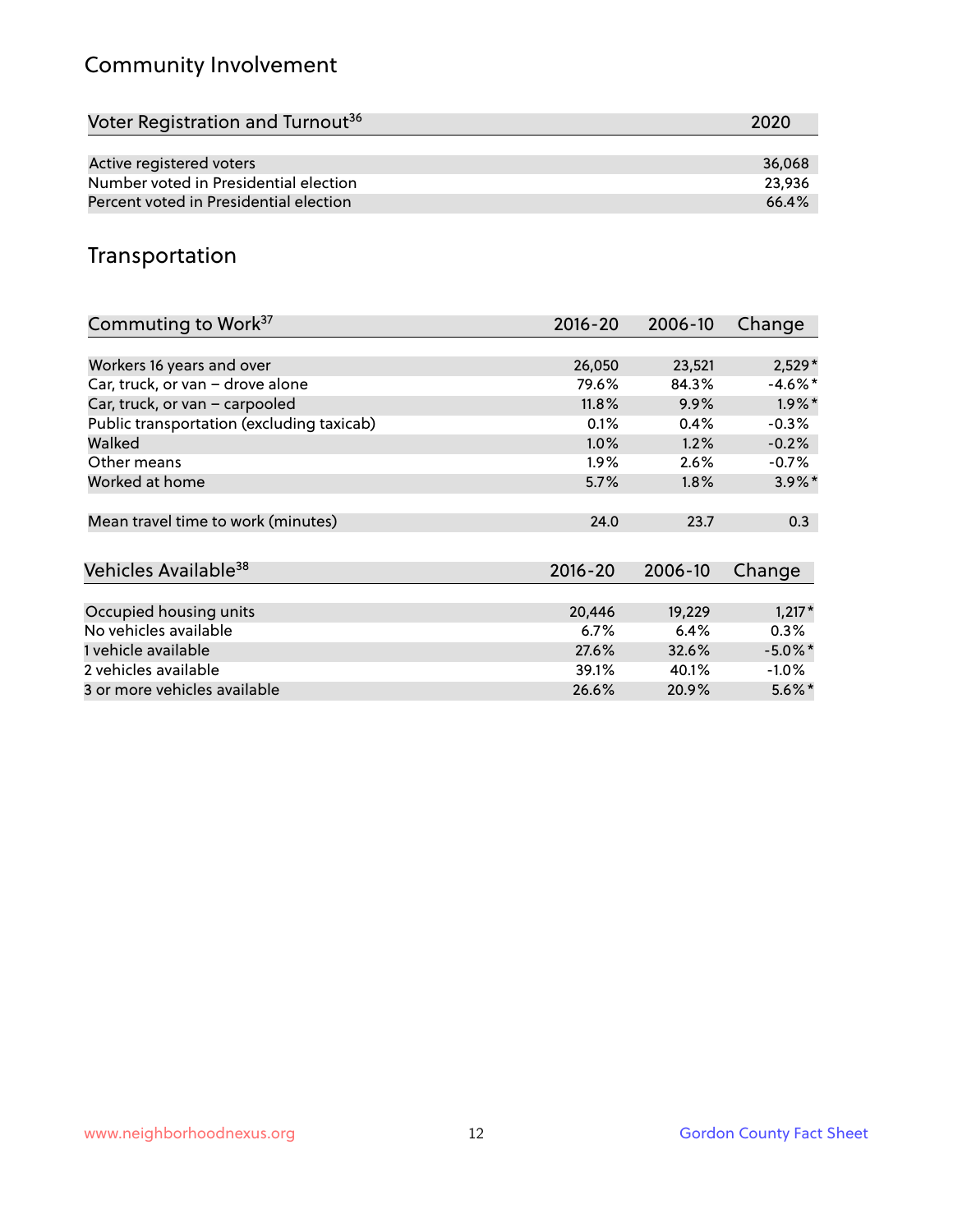#### Health

| Health Insurance coverage <sup>39</sup> | 2016-20 |
|-----------------------------------------|---------|
|-----------------------------------------|---------|

| Civilian Noninstitutionalized Population                | 57,204 |
|---------------------------------------------------------|--------|
| With health insurance coverage                          | 83.5%  |
| With private health insurance coverage                  | 60.6%  |
| With public health coverage                             | 32.9%  |
| No health insurance coverage                            | 16.5%  |
| Civilian Noninstitutionalized Population Under 19 years | 14,841 |
| No health insurance coverage                            | 8.0%   |
| Civilian Noninstitutionalized Population 19 to 64 years | 33,848 |
| In labor force:                                         | 25,089 |
| Employed:                                               | 24,229 |
| With health insurance coverage                          | 79.5%  |
| With private health insurance coverage                  | 57.8%  |
| With public coverage                                    | 3.3%   |
| No health insurance coverage                            | 20.5%  |
| Unemployed:                                             | 860    |
| With health insurance coverage                          | 64.5%  |
| With private health insurance coverage                  | 57.8%  |
| With public coverage                                    | 13.6%  |
| No health insurance coverage                            | 35.5%  |
| Not in labor force:                                     | 8,759  |
| With health insurance coverage                          | 67.4%  |
| With private health insurance coverage                  | 37.0%  |
| With public coverage                                    | 36.5%  |
| No health insurance coverage                            | 32.6%  |

# **Health Factors Most Recent** And The Control of the Control of The Control of The Control of The Control of The Control of The Control of The Control of The Control of The Control of The Control of The Control of The Contr

| Premature Death (YPLL before age 75 per 100,000 population, age-adjusted) <sup>40</sup> | 9.549.7 |
|-----------------------------------------------------------------------------------------|---------|
| Average number of Physically Unhealthy Days <sup>41</sup>                               | 5.1     |
| Average number of Mentally Unhealthy Days <sup>42</sup>                                 | 5.6     |
| Low Birthweight Births <sup>43</sup>                                                    | $8.0\%$ |
| Diabetes Prevalence <sup>44</sup>                                                       | 12.4%   |
| HIV Prevalence (per 100,000 population) <sup>45</sup>                                   | 123.9   |
| Rate, Deduplicated ER Visits for Asthma, Ages 0-17 <sup>46</sup>                        | 331.1   |